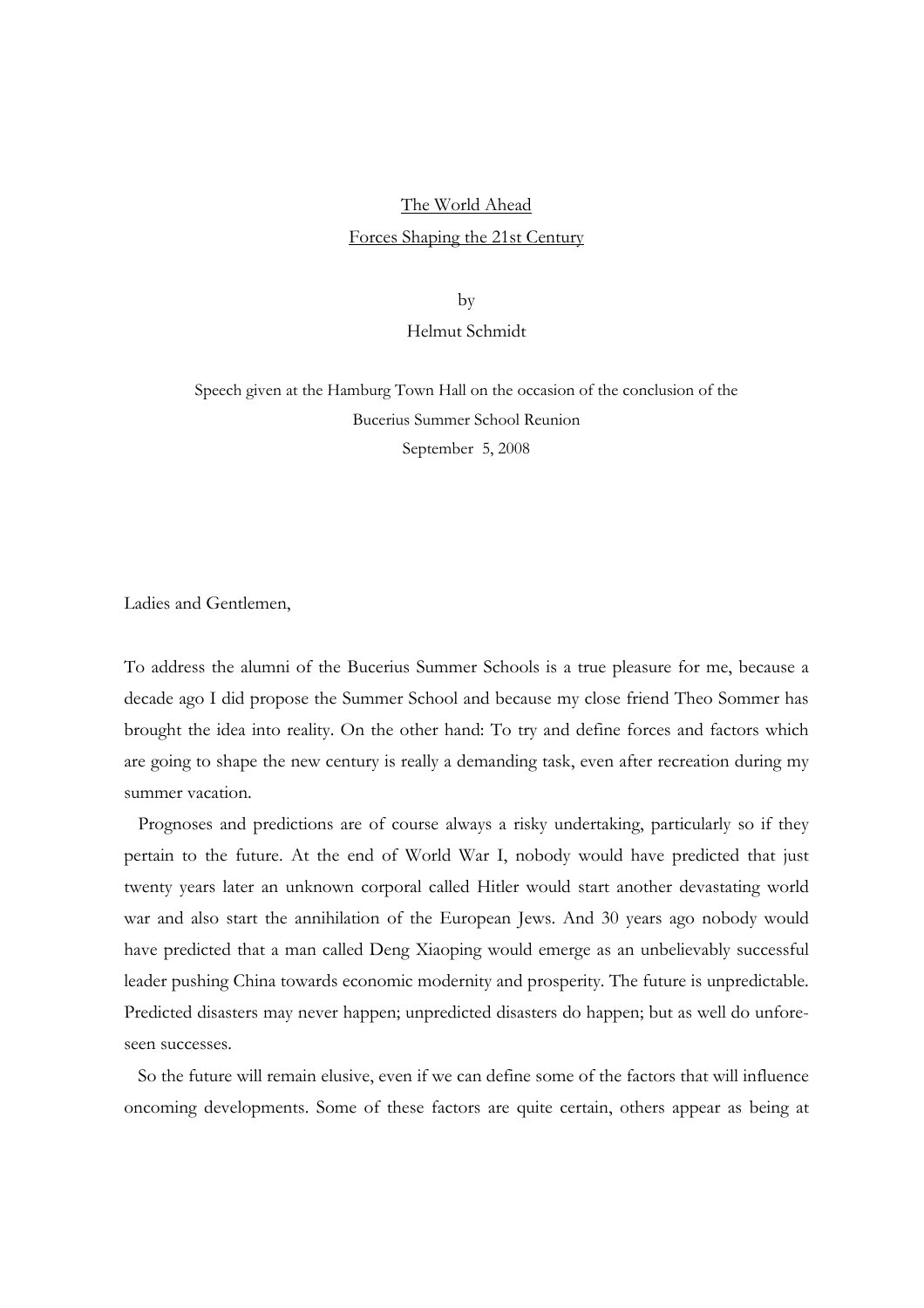least probable or likely. I will today stick to these two categories and leave the uncertainties aside.

#### *Globalisation of Science and Technologies*

Let me begin with the phenomenon of globalisation. The term "globalisation" itself is new, but not the phenomenon. There has been extended world-wide trading since the time of Marco Polo and Vasco da Gama. What is new is the enormous increase of its volume and speed. The volume of imports and exports has multiplied. This quantum leap, in which nearly all 200 states of the world take part, was made possible by an abrupt increase of quality in transport facilities and communication. Electronic communication enables everybody to have access to research results that have been generated in far away countries.

We are witnesses of a breathtaking acceleration of technical progress. And we must face the fact that this acceleration process will go on. This means that a progression of the rapid globalisation of all scientific and technological innovations is to be expected. In science and technology we have become members of a single large world-community.

It is useless to protest against the globalisation of technology, because it will inevitably go on. The same applies to the globalisation of trading merchandise and services. Let us look at my own country, Germany: Economically we are tightly linked with most of the other 200 states of the world. Our export is far beyond 40 per cent of our gross national product, while imports amount to almost the same amount - 40 per cent of our GNP. Should a German government ever try to shut down this high degree of globalisation in our economics, a dramatic loss of employment and a decrease of our living standard would be the inevitable consequences.

Since the oil price explosions in the 1970's we can no longer disconnect our business cycle from the upward and downward motions of world economies. We are still able to influence our own social and economic structures, but we are no longer in a position to control a national business cycle.

Another example is today's China. If Chinese export articles would – due to a political catastrophe – no longer be purchased by customers in America, in Europe, in Japan or in the ASEAN-states, this would inevitably lead to an economic catastrophe in China.

Or, as a third example, let us look at the United States. Should the confidence of the world in the vitality of the American national economy collapse, and should therefore the enormous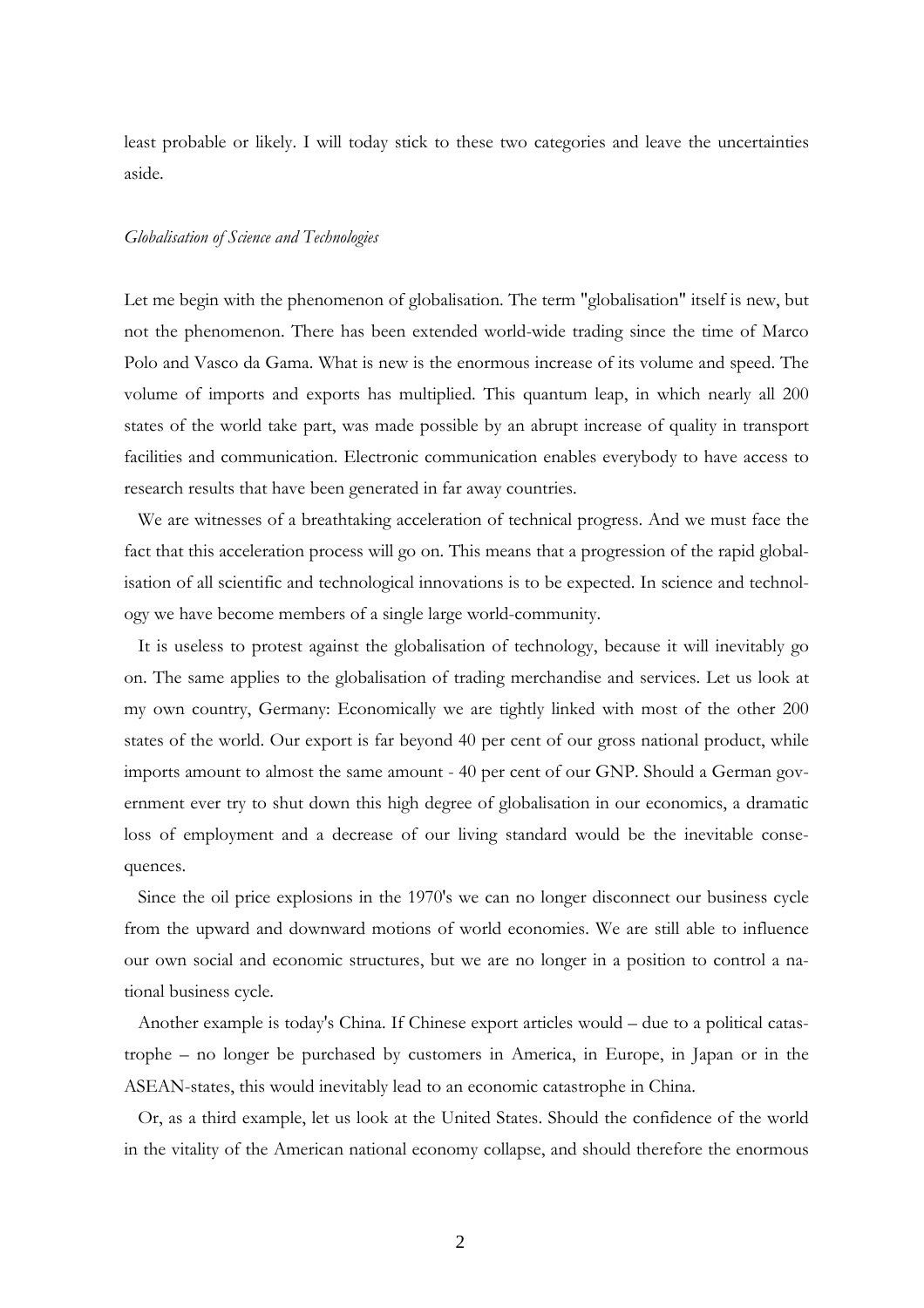net-influx of foreign capital and savings into the United States come to an end – 6 or 7 per cent of the U.S. GNP –, a serious economic recession in the United States would follow, if not a general economic crisis.

What can we learn from these examples? There is no realistic opportunity whatsoever to renationalise our economies. We will not be able to prevent the globalisation of the world economy.

The combined GNP of Brazil, Russia, India and China – the four so-called BRIC-countries – will soon be higher than that of the former G-7-countries combined. It will not be possible anymore for today's G-8-states to successfully steer the world economy by means of their own macro-economic adjustment. In my view, a collective effort to maintain the balance within world economy needs a regular and continuous coordination among the erstwhile seven, meanwhile (with Russia included) eight longtime industrial nations. But we must include China, India and Brazil – plus at least one of the greater oil exporting countries, for instance Saudi-Arabia, plus at least one of Africa's greater but not yet industrialised developing countries such as the European Union, South-Africa or Nigeria. Personally, I would also include Indonesia and Mexico. And certainly must we avoid the exclusion of all countries with an Islamic imprint.

A G-15-Summit would be small enough to allow candid discussions, it would be sufficiently prestigious to include all major powers of our new and multipolar world, and flexible enough for serious negotiations over every important subject – about the Doha Development Round, or the global finance markets, climate change or intelligent strategies for fighting terrorism. Until 2007, strong economic growth prevailed throughout the world. It was a good opportunity for many states to accomplish reforms and improvements that had been neglected for decades. Certainly, this boom could not last forever. It may well be that we will have to face a global recession in the near future.

I would also draw your attention to the looming possibility of a currency and exchange-rate crisis. The enormous surpluses of the Chinese and Japanese trade balances, as well as the enormous American trade deficit, do not bode well regarding the relationship among the great currencies. A situation like this is a standing invitation for thousands of financial managers to speculate in the major financial centres of the world.

Even if the present monetary and currency unbalance remains controllable, the global finance markets with all their new and obscure financial instruments – like hedge funds, like myriads of financial derivatives, like private equity firms specialized in hostile takeovers – all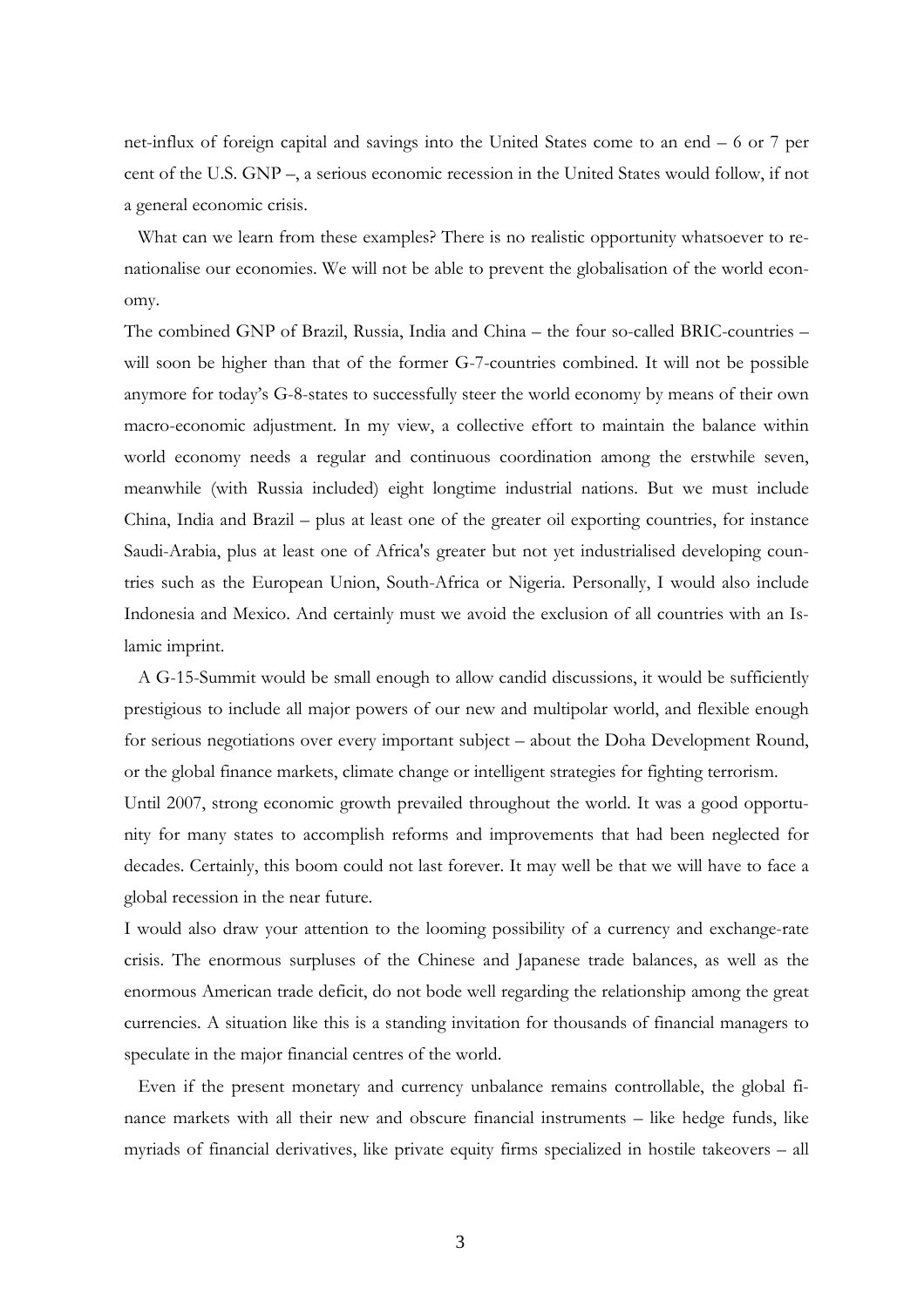these exponents of predatory capitalism have caused a worldwide chaos by their tendency to act like a flock of sheep or geese. Just like the global sea and air traffic is subject to strict security and traffic rules, global capital movements need regulation in order to avoid catastrophes. That is a challenge of preventive rationality – to say nothing of decency and ethics. A forthcoming G-15 round should entrust the IMF with a new task: the development of a transnational system for the supervision and controlling of finance markets and everyone who participates in them. But now, I have left the field of the possible behind and have approached the field of the desirable.

#### *Global Challenges*

There are several other challenges which I want to list. In the first place let me mention the demographic challenge. During the 20th century, the world population has grown at an explosive rate and will continue to grow at least during the first half of the 21st century. Today we have beyond 6.5 million earthlings. Within the next 40 years, there will be 9 billion human beings on this planet – more than five times as many as at the beginning of the 20th century.

As the available space per capita will further decrease, particularly in Asia, Africa and in Latin America, the tendency for migration, for local and regional wars, for rebellions and civil strife already prevailing in some of those countries, will probably continue. Far bigger crowds will no longer live in villages, but huddle together in mega-cities. The problem to employ and feed these urban masses will certainly persist, as will the danger of epidemics and pandemics.

In this context I have to mention the present Doha Round of trade negotiations. I regard it a grave mistake and morally a shame that the old industrialised countries, particularly the U.S. and the European Union, still deny the developing countries the chance to export their agricultural products. If the people are not permitted to export their products they will export themselves.

Alarming prognoses on climate change have only recently begun to catch the attention of the public. It is true that the climate on planet Earth has varied since millions of years. We know of several ice ages and several warm ages. In the soil of my garden in Hamburg, we have found mussel-shells which prove that once upon a time – during a warm age – our garden was part of the Atlantic Ocean. So let us not wax hysterical. The end of the world is not just around the corner. In the same vein, we should not imagine we were capable to prevent climatic changes. What we ought to do is to prepare for them. But it is also a fact that mankind is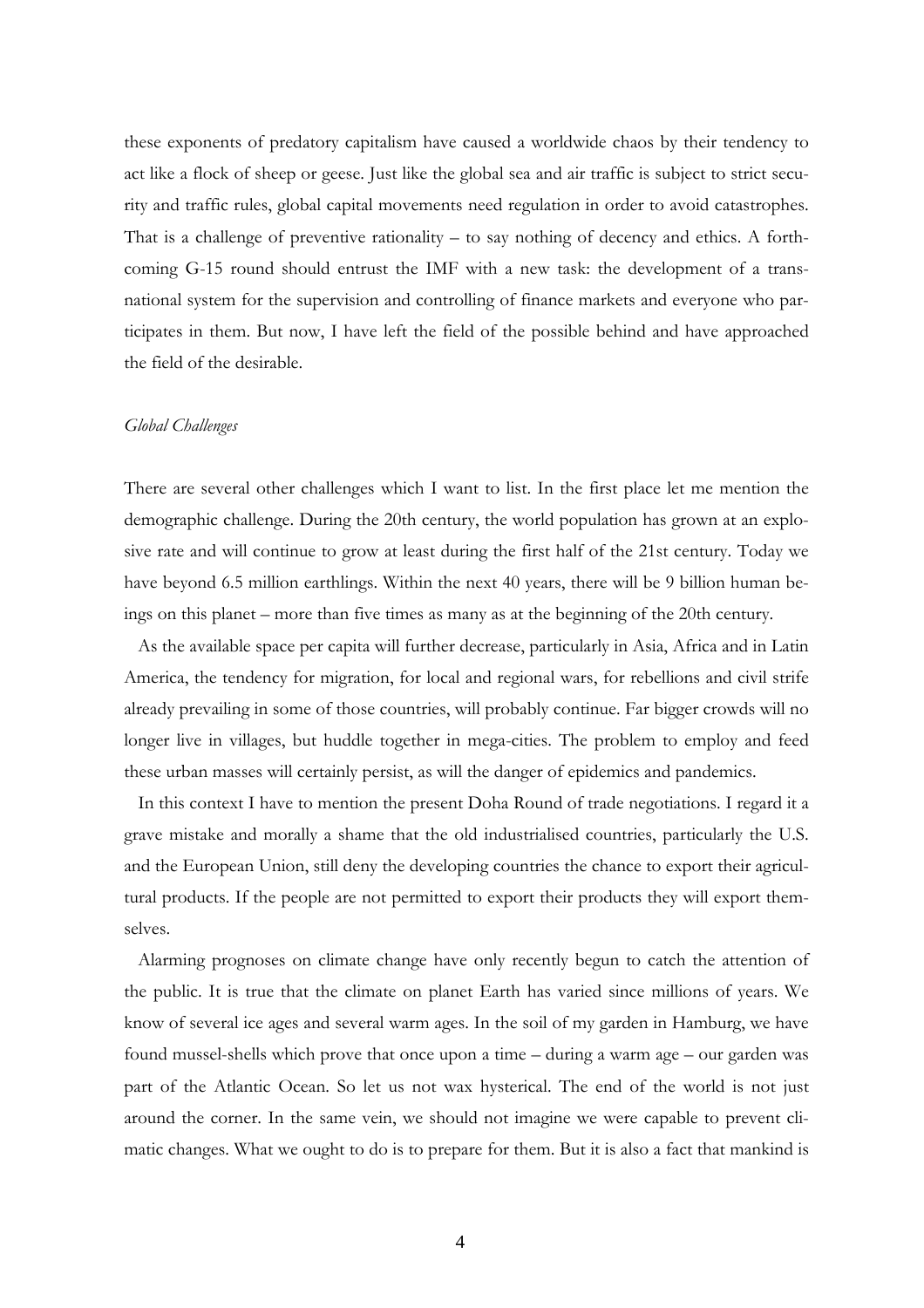indeed contributing to global warming by the massive emission of greenhouse gases. Certainly we are able to decrease our several contributions. So far the international agreements to curb the emission of greenhouse gases do not cover China and India, and the US have cancelled their participation. These three giants are critical to the solution of the problem. The Kyotoprotocol is therefore quite insufficient.

I consider this problem to be a major task for the heads of state or government who ought to tackle it in their future G-15 meetings. In this context, the relation with the increasing combustion of fossil fuels is obvious. A restrictive world-wide energy policy becomes a necessity.

Another global challenge of a quite different quality appears to be relatively new as well. The catchword "Clash of Civilizations" was coined just fifteen years ago. A general clash between Islam and the Western civilization has become a possible and realistic scenario. But this clash can still be avoided.

In some quarters of the Islamic parts of the world we meet an explosive mixture of disgust; revolt against poverty; envy about the luxury of Western nations; religious terror; plus the quest for political power. The terrorist crime against the twin towers of the World Trade Center in New York seven years ago was a symptom of religiously inspired hatred. The superfluous war against Iraq has since multiplied the number of Islamistic terrorists.

I would advise the West to avoid very carefully any looking down on Islam. The world religion of Islam is entitled to the same respect and tolerance as the Christian religion, as Buddhism, Hinduism, Shintoism or the Jewish religion. Political leaders must not abuse their religion for political purposes. Religious leaders must never let their religion be abused for political purposes; they must never use politicians to spread their religion.

For a European, it is of course much easier to make such a statement than it is for so and so many Muslims. The concept of the secular state was developed in the West. Since the Age of Enlightenment, the secular state in Europe has been established step by step. But even today many European states are characterized by their official and also actual confession of the Christian religion. Many of the over 50 states with an Islamic oriented population majority have not yet completed the separation between political and religious authority. The West will have to accept the non-secular Islamic states as a fact of life.

But neither political nor religious leaders have any legitimation to impose their political ideology or their religious belief onto people outside their own jurisdiction. The same goes, of course, for the media. Religious tolerance will be more important in the 21st century than it was in the 20th century.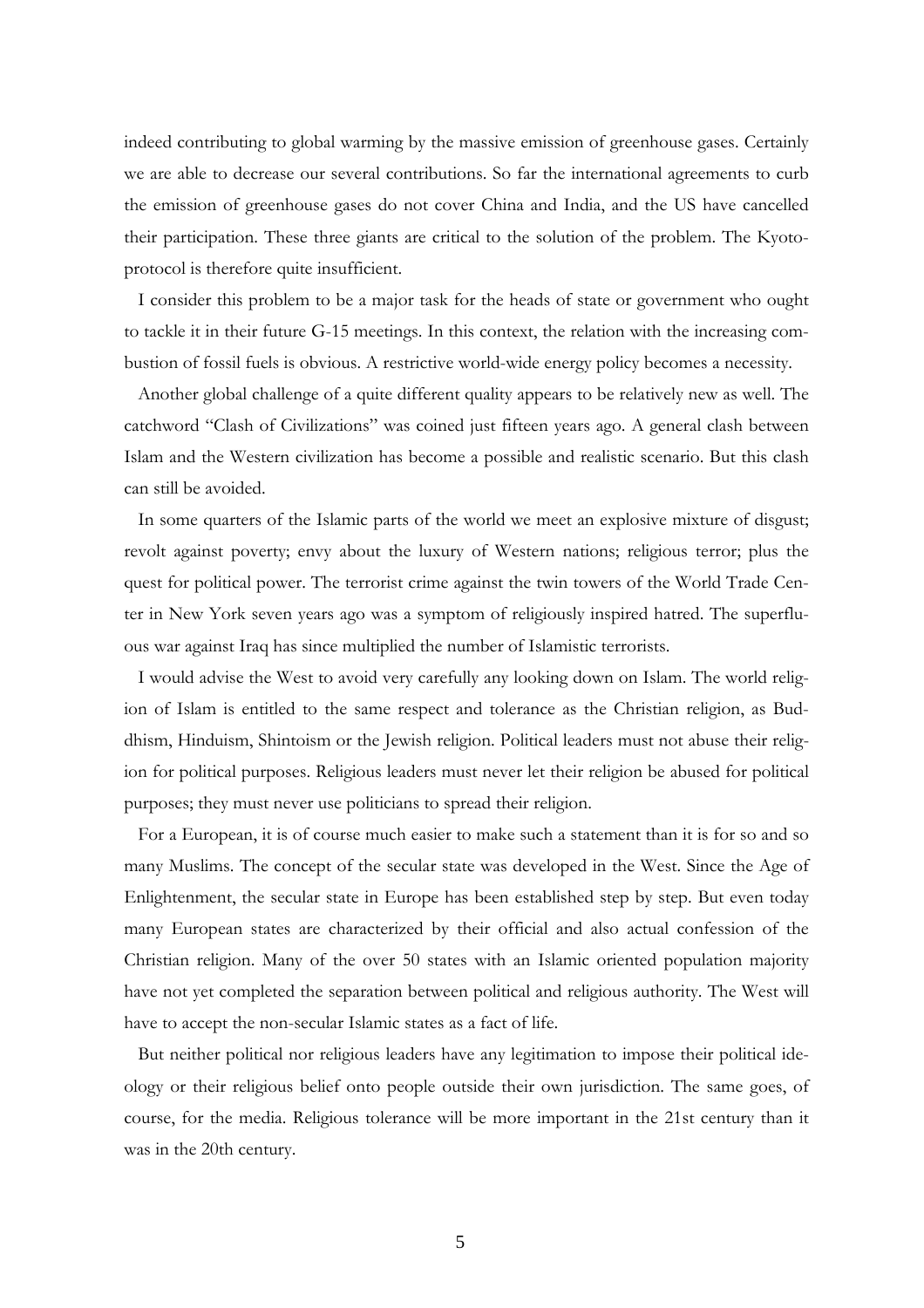Let me add a few words about the subject of so-called "humanitarian" interventions. Since the end of the Cold War we do observe a growing number of peace-keeping interventions in sovereign states. Some of these missions have been mandated by the Security Council, but a few were launched without the Security Council's consent, thereby violating the Charter of the United Nations. The military intervention in the failing state Yugoslavia, the occupation of Kosovo and Bosnia and the bombs on Belgrade have been outstanding examples. In many cases it seems difficult or even impossible to bring the intervention to an end and withdraw the troops from foreign soil. And in quite a few cases it is obvious, at least in hindsight that the intervention mainly served the political interests of the intervening powers. In the 21st century we should once again respect the old Westphalian principle of non-interference in sovereign states.

Among the alarming challenges of our century there is one problem sticking out which we inherited from the last century: namely the build-up of armaments, seamlessly continued not only by the world powers but by many smaller states as well.

If we consider the arsenals of military weapons around the globe, from sub-machine guns and land-mines to nuclear missiles, the combined destructive military power in 2007 is a thousand times greater than it ever was during World War II. There are more hand-held small weapons in existence than ever and more nuclear weapon states than ever – and their number may still increase. The blame for this sad fact clearly falls back on the shoulders of the world powers.

At the end of World War II there was just one nuclear weapons state: the U.S. During the1960's, four more acquired nuclear arsenals: the Soviet Union, China, France and Great Britain. In the meantime India, Pakistan, Israel and possibly North Korea have followed suit. The first five nuclear powers at the end of the 1960's launched the Nuclear Non-Proliferation-Treaty, NPT. This treaty is an "asymmetrical" treaty, because it grants privileges to the five, but based on the condition that they phase out their own arsenals. The NPT tells them to cease "the nuclear arms race at an early date".

All five, but especially the United States and Russia, have violated this obligation in many ways. They have "modernised" their weapon systems by deploying many new nukes and delivery systems. In 2002 the U.S. withdrew from the 1972 Anti-Ballistic Missile Treaty with the Soviet Union and started to establish a new Anti-Ballistic Missile System in America and in Europe. A new technology-based arms race is highly likely focusing on anti-missile defense, 20 years ago called "Star Wars". It will create a new global challenge.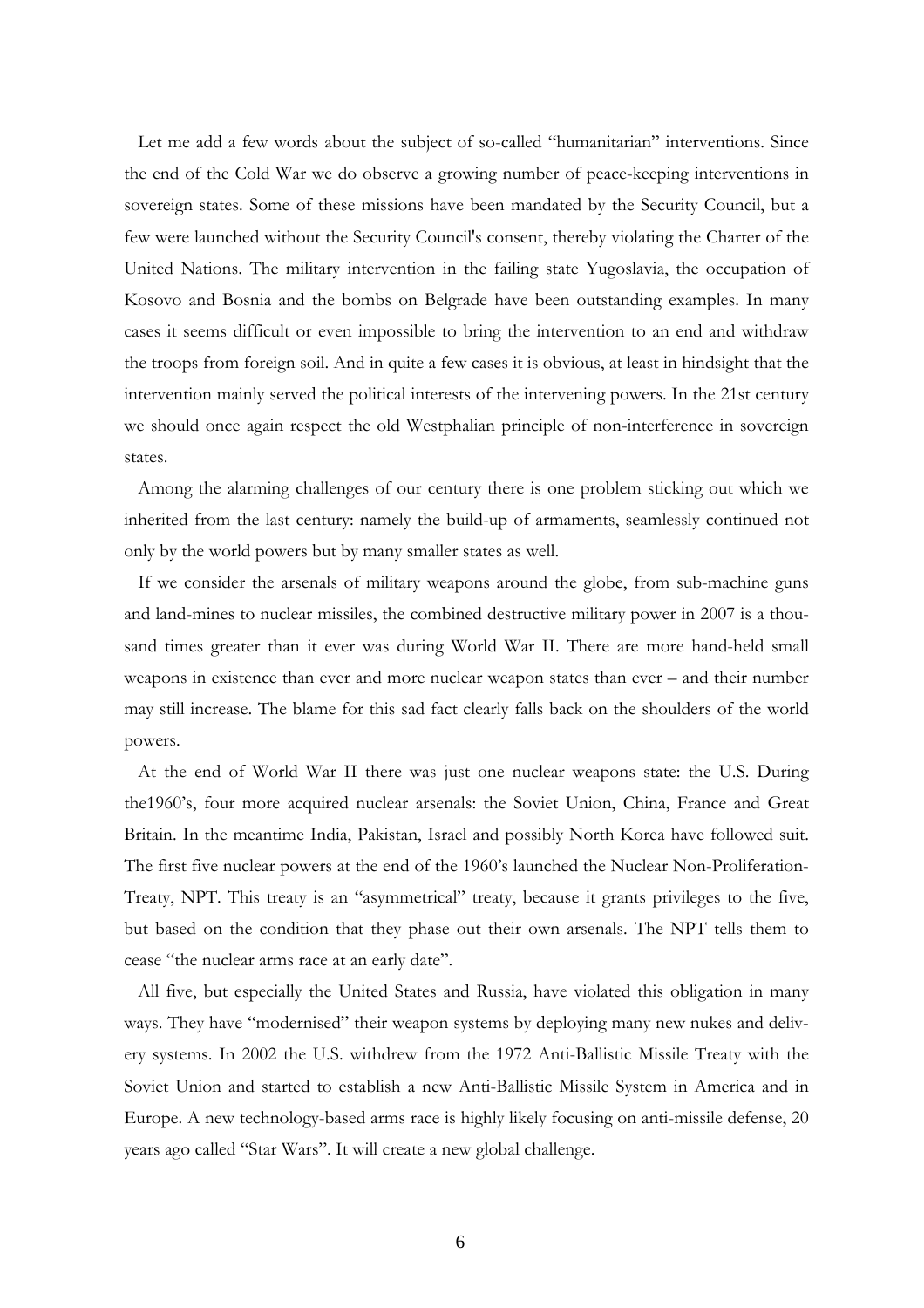The United States maintains that the anti-missile shield in Poland and the Czech Republic is directed against Iran. But from the perspective of the Kremlin, this shield, plus the earlier extension of NATO right up to Russia's borders, is seen as a program to gain superiority. I think the United States should constrain and restrict themselves. In cooperation with the other four initiators of the NPT they should meet their obligations under the Non-Proliferation Treaty. A new arms race will certainly not stabilise peace. One major step ought to be an international treaty between all the 8 nuclear weapons states under which they forswear the first use a nuclear weapons.

At any rate, the non-nuclear countries should put pressure on the nuclear world powers to finally carry out their duties listed in the Non-Proliferation Treaty.

#### *Different Situations on Different Continents*

Let me leave the chapter on global challenges at this point and deal with the situation on the different continents.

For decades I have supported the opinion that sometime China would return to the status it held for three millennia as a pre-eminent world power. Today, it has achieved that status again. And India is not far behind. China has accumulated almost two trillion Euros in hard currency reserves, after its economy had grown for several decades at a rate of 8 - 10 percent per annum. India has one of the world's most sophisticated high-tech sectors, and Indian industrialists are now buying out enterprises and companies around the globe. China and India are both nuclear powers, and they count more than one billion people each. Within the next two decades China and India will range as number two and four among the world's largest economies.

Despite the unsolved problems of Cashmere, Taiwan and the Korea's, I do not see any larger international conflicts looming on the horizon of East and South Asia. Both India and China act very cautiously and responsibly in the international arena. Both are not as a military threat to their much smaller neighbors, and China plays a constructive role in the effort to restrain North Korea's arms build-up.

Obviously, the two Asian giants are facing their serious internal problems, India in particular with regard to its enormous population growth. Mistakes and failures cannot be excluded. But in their foreign relations both do appear to me as peaceful and reliable.

A comparable statement can unfortunately not be made about the part of Asia that we call the Middle East. If we include in the Middle East Central Asia, Iran and Egypt, the region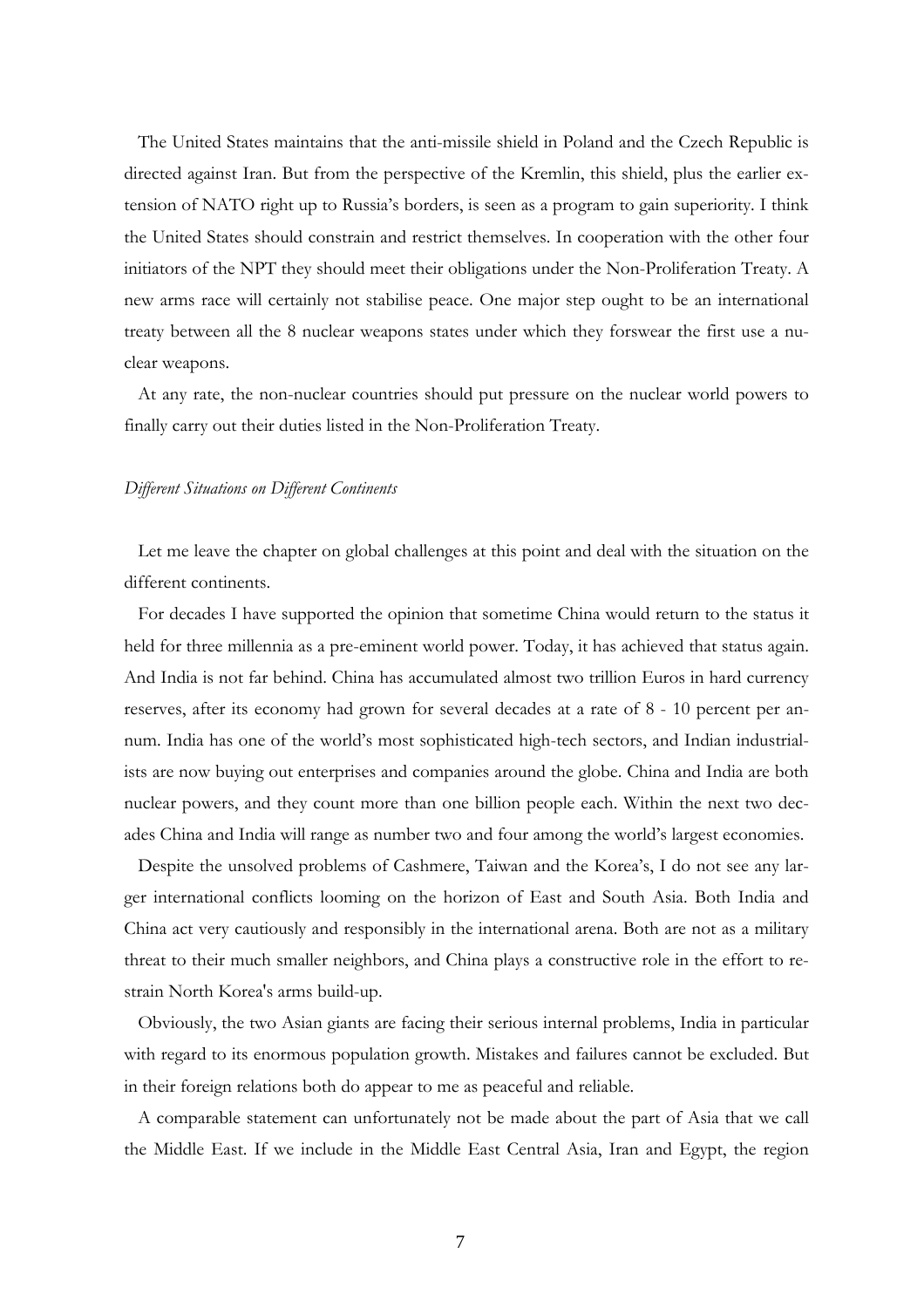comprises the majority of the world's over one billion Muslim believers – and Israel, too. The oil-rich Middle East is definitely the world region with the greatest number of political conflicts.

With the exception of Israel, every state in the region has a more or less authoritarian government. Some of the religious and political leaders are highly aggressive.

Israel owes its moral legitimation to Hitler's murderous holocaust. Almost every Arab leader has by now accepted the existence of Israel as a fact and is willing to offer full recognition. The only long-term solution of the enduring Israeli-Palestinian conflict with so much bloodshed could be a two-state peace settlement based on the borders of 1967. It has taken the Arabs a long time to come to this insight. The Israelis have so far only relied on their superior military capacity and on the support of the United States. They do not as yet appear to pursue a viable and feasible long-term grand strategy.

Without enduring peace between Israel and its Arab neighbours, the Middle East will remain a trouble center, endangering the peace also for nations and states outside. Peace can only be accomplished if the parties sit down and talk, listen to each other and answer mutual questions sincerely – and it requires a readiness for compromise. But I must admit that I am not overly optimistic.

Iraq demonstrates the grave consequences of a frivolous military intervention: It is easy to enter a country, but it is difficult to withdraw from a defeated country without leaving a chaos behind. The next President of the United States will have to deal with a difficult inheritance.

Also in Afghanistan we shall see that it will be difficult to terminate the UN-mandated intervention with decency.

In the case of Iran and its purported quest for nuclear weapons, it seems highly appropriate to advise against any violent intervention. Up to this day, there is no assured evidence yet. And as long as the nuclear sponsors states of the Non-Proliferation Treaty do not comply with their own requirements, they do not have a moral justification to threaten intervention in Iran. But the Iranian President and his threatening speeches are provocative as well. The US and Iran ought to stop shouting and instead sit down and start talking and listening to each other.

Altogether, the Middle East seems to be rich in complex dangers. For several decades now, an expanding trans-national Islamistic terrorism contributes to these dangers. India, Russia as well as the United States and the Europeans, all of them do need a lot of sound judgement to avoid a general "Clash of Civilisations" with Islam.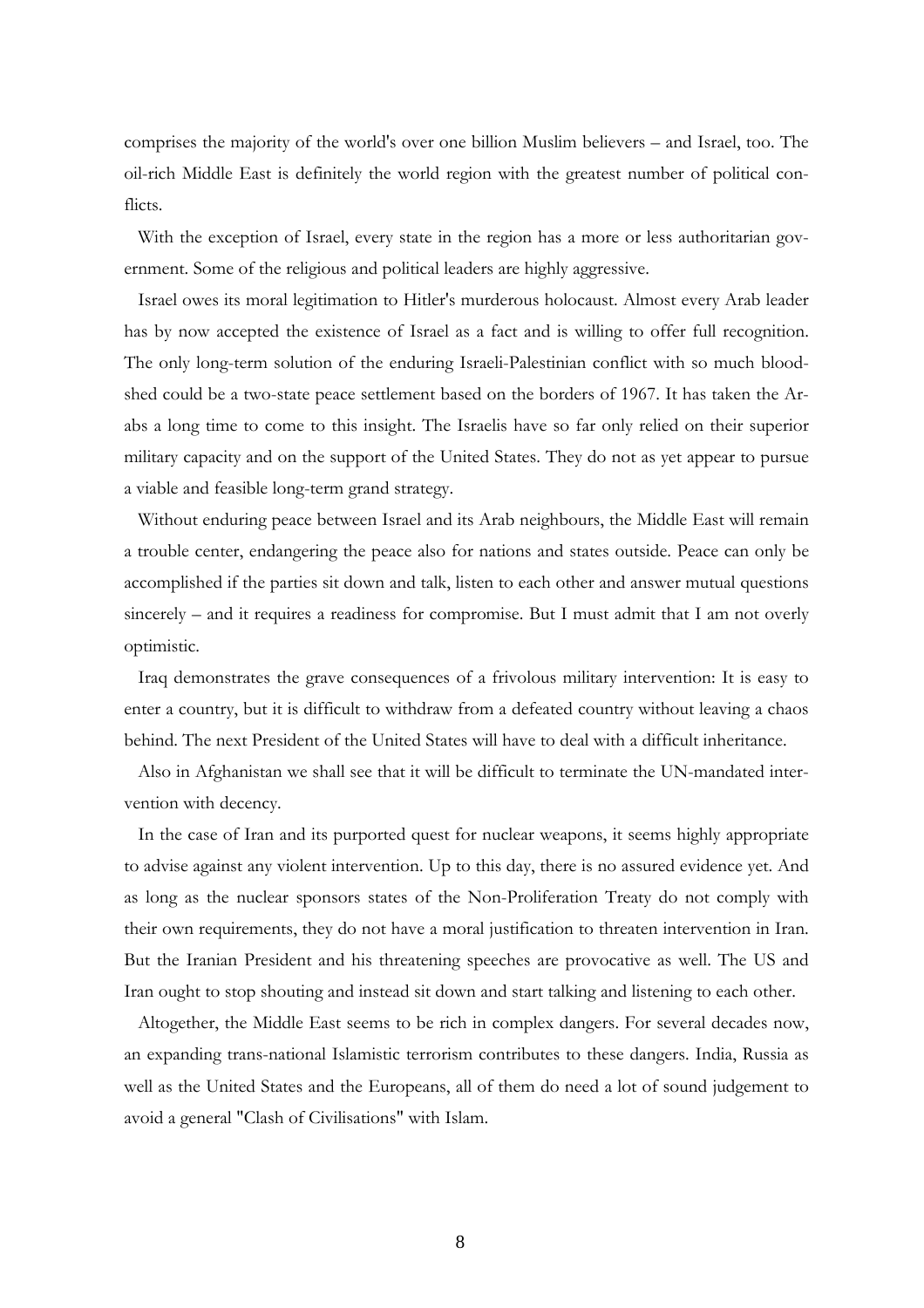Let me now turn to Africa. On the "black" continent, too, most of the present national borders have been determined by Europe's former colonial powers – regardless of the people and their tribal integration, of language, religion and geographical bonds. This makes them extremely difficult to govern and administer, more difficult than on every other continent. During the East-West conflict, they were pawns of the superpowers.

Today, Africa is still the home of terrible conflicts: African wars and civil wars resulted in more than 5 million casualties. The situation in Darfur and at the Horn of Africa is equally tragic. I think the greatest challenge here is for the Organization of African Unity (OAU) they must play the major role.

Africa as a whole is a badly neglected continent. Our image of Africa is rather desolate and grim. But – there are first signs of improvement.

If we compare Africa to Latin America, there are several striking analogies. Both continents consist of developing countries. We find mass poverty and political tensions. But neither continent endangers universal peace. Still, Latin America is clearly better off than Africa. It may very well be possible that the MERCOSUR project, patterned on the European Common Market, will succeed.

Europe (with the inclusion of Russia) is the only continent with a decreasing population density. The birth rates may convey the impression of waning vitality, but it is still unclear if the present trend will persist. At this stage, the aging of our societies must not necessarily give us more than a headache yet. And we can enjoy the contrary: For the first time in centuries Europe enjoys a stable peace among its nations and states. After thousand years of murderous wars, Europe is at peace with itself.

The European Union is not a world power. It may well take another 50 years until it will be able to forge a common foreign and security policy. Meanwhile, the world has to deal with 27 EU Foreign Ministers and a constantly alternating President of the European Council. Europe will strive to speak with one voice and act unanimously; the 27 member states won't act in concert for some time to come. But the EU does not pose a threat for others. A resolution of the present constitutional crisis will take time. But I am not pessimistic about the future of Europe. What we have achieved so far is an unbelievable success.

No matter when and how the present crisis is going to be resolved – the common market and the common currency, the Euro, will certainly endure. None of the national leaders can unhinge his country from the common market and from the Euro without inflicting enormous damage to his country.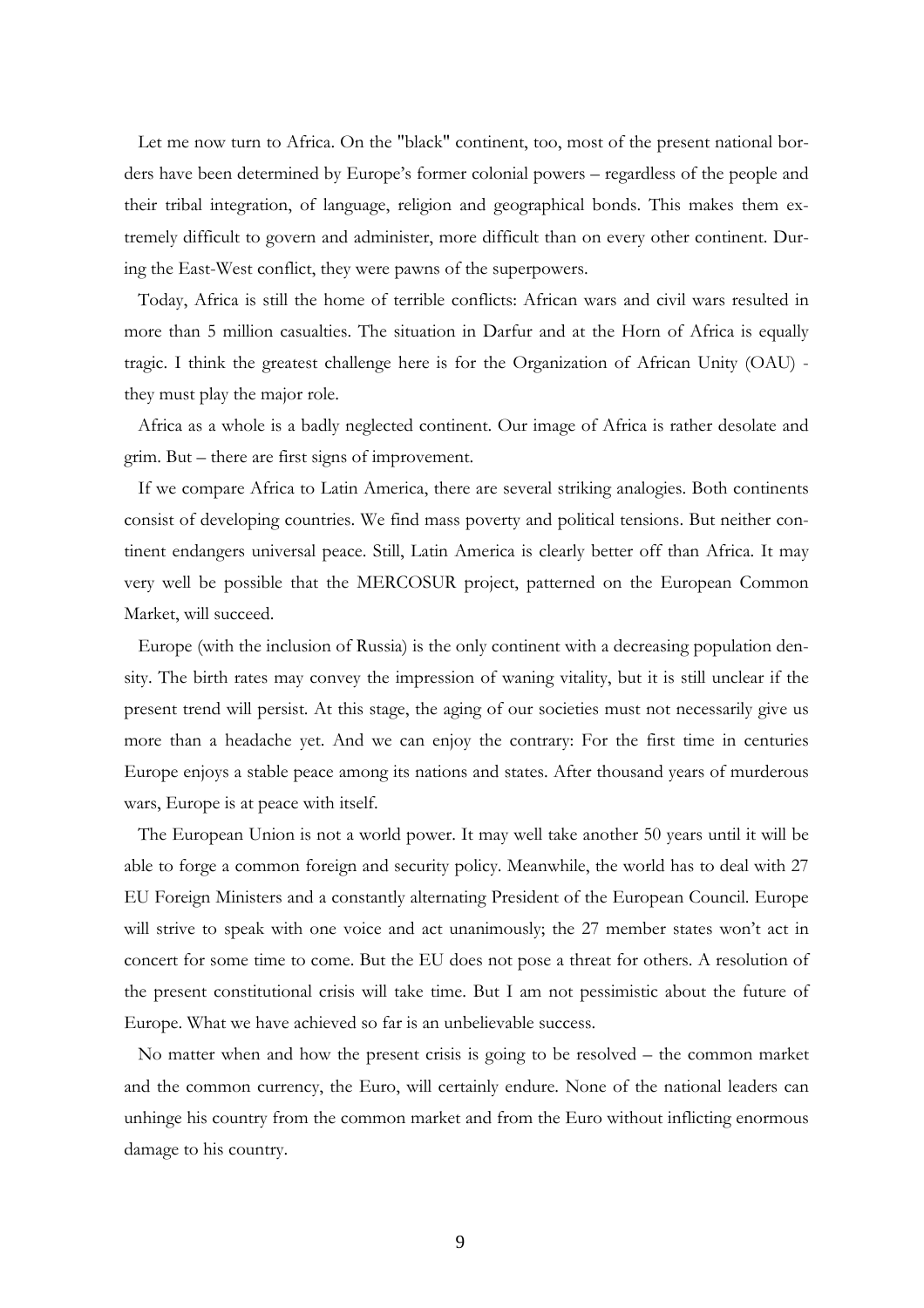The EU will remain a complicated but unique body. There has never been anything comparable so far – neither on other continents, nor in the entire course of history of mankind. Nobody in the world needs to be afraid of the European Union.

## *The World Powers*

Allow me just a few brief remarks about the world powers. First, the United States of America. At the moment, the race for the next presidency and the next composition of Congress is on. The outside world has begun to contemplate the future role of the U.S. under a future government. I think it is too early for speculations. But I still believe in the vitality of the American people. They will not lose their genuine democratic instincts. Once again, America will recover and find the way back to itself and its handed down traditions and virtues. I am convinced of a comeback. But at the same time it seems clear to me: America will no longer be the one and only world power.

Economic and financial power can turn a great country into a world power – China is currently the most outstanding example. It will soon replace Germany as the world's export champion. Its increasing demand for oil, gas and resources of all kind has a momentous influence on the world market prices. On top of all this China has accumulated an unprecedented amount of huge currency reserves that could be used for geo-strategic purposes. Even if China's military capacities are relatively limited in scope, one has to accept its status as a world power. The United States, Russia, Japan, and the rest of the world ought to take this as a fact of life and handle their relations with this upcoming world power with circumspection.

The same will apply to India as well. Both Asiatic giants should be considered world powers – due to their sheer size, to the efficiency of their large economies, and due to the political influence they can exert not only in Asia but all over the world.

Even after the downfall of the Soviet empire, Russia is and will be a world power - not only because of its military strength, but also because of the vastness of its huge territory, which is full of hitherto unearthed mineral resources. At present and for the foreseeable future, Russia profits from enormously growing global demand for natural gas and petrol and for nuclear energy capacities.

After the Soviet attack against Afghanistan, neither Gorbachev nor Yeltsin, nor Putin have invaded foreign territories. The recent invasion of Georgia, after Saakashvili's foolishly impetuous attack, was the only exception. Nevertheless, some Americans keep up their previous